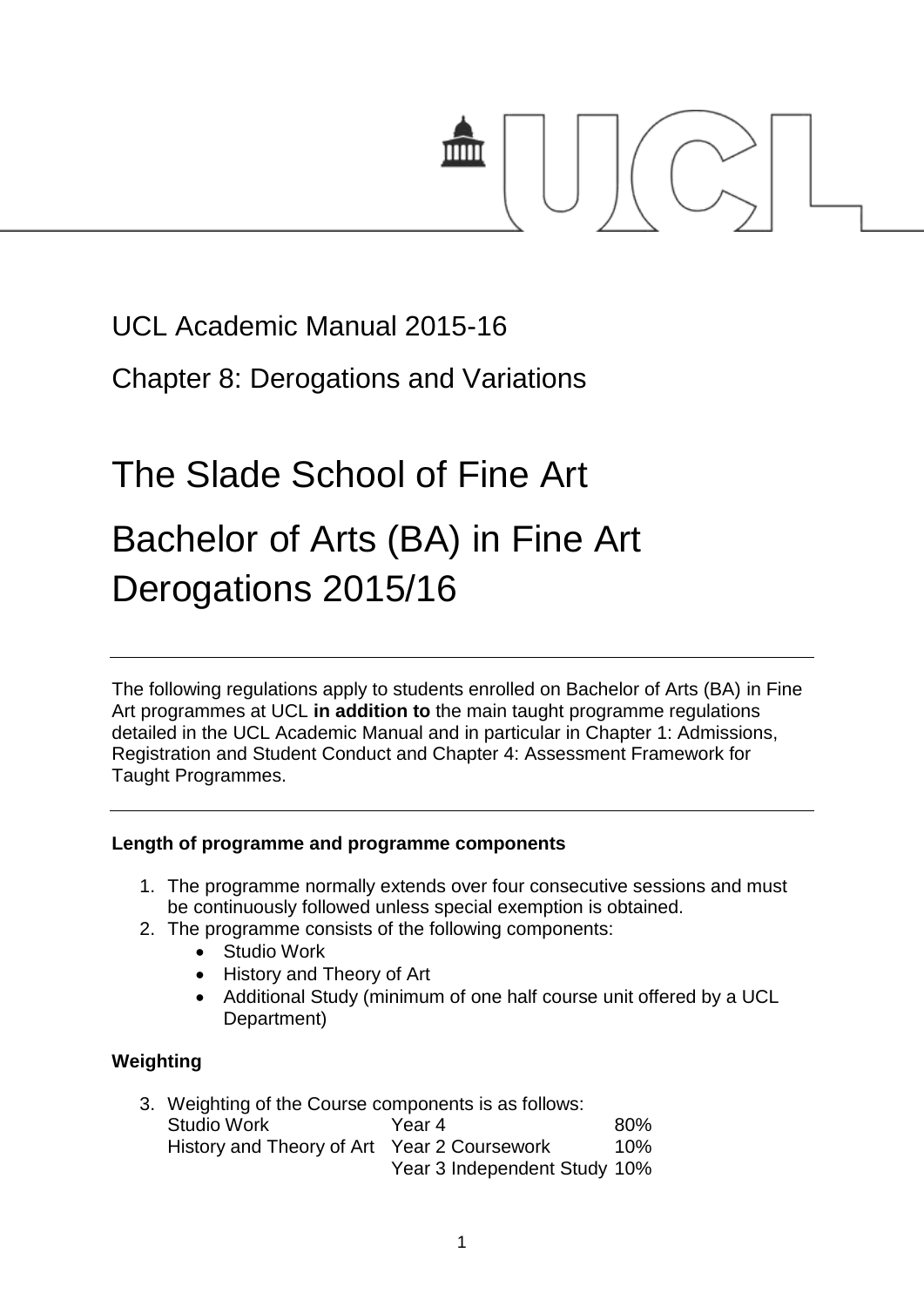4. The Additional Study is taken in the second or third year. The Additional Study should be passed before students can progress to the final year. Students may not be examined in a subject for the first time in their final year. With approval, students may take, and be examined in, more than one course. The mark/s from the Additional Study is/are used at the Final Examination Board as a moderator in borderline cases, i.e. where a student's weighted average mark falls within the 1.49% margin for consideration.

#### **Progression**

5. In order to progress from the first to the second year, second to third year and third to final year, students must have achieved a satisfactory level in both the end of year Studio assessment and their History and Theory of Art coursework. Satisfactory level means satisfactory attendance and an overall pass in coursework assignments and in each assessed component (excluding the Additional Study). The Additional Study should be passed before students can progress to the final year.

#### **Entry to final examination**

6. Students are not permitted to submit work for the final degree presentation unless they have already passed the Independent Study in History and Theory of Art and completed all coursework requirements, including satisfactory attendance, plus the Additional Study.

#### **Referral and Reassessment**

- 7. Standard UCL regulations regarding referral and reassessment will apply.
- 8. History and Theory coursework not submitted by published deadlines will be subject to penalties as published in course documentation.

#### **Final Examination**

|               | 9. Class Boundaries | <b>Literal Grade Equivalent</b> |
|---------------|---------------------|---------------------------------|
|               | First 70 and above  |                                 |
| 2.1           | 60-69               | R                               |
|               | $2.2$ 50-59         |                                 |
| $\mathcal{R}$ | 40-49               |                                 |
|               | Fail 39 and below   | ⊢                               |
|               |                     |                                 |

#### **Final Examination and Procedure**

10.Students in the final year of the course make a presentation of studio work (normally an exhibition or screening or other form of visual representation). Students are given adequate time (normally four days) to complete their presentation; the Internal Assessments, including Subject Marking and Internal Moderation, take place during the following week. Internal vivas may be requested by the Moderating team where further clarification is required. External Examiners view the Degree Presentations. Marks from the Internal Board are passed to the External Examiners that day.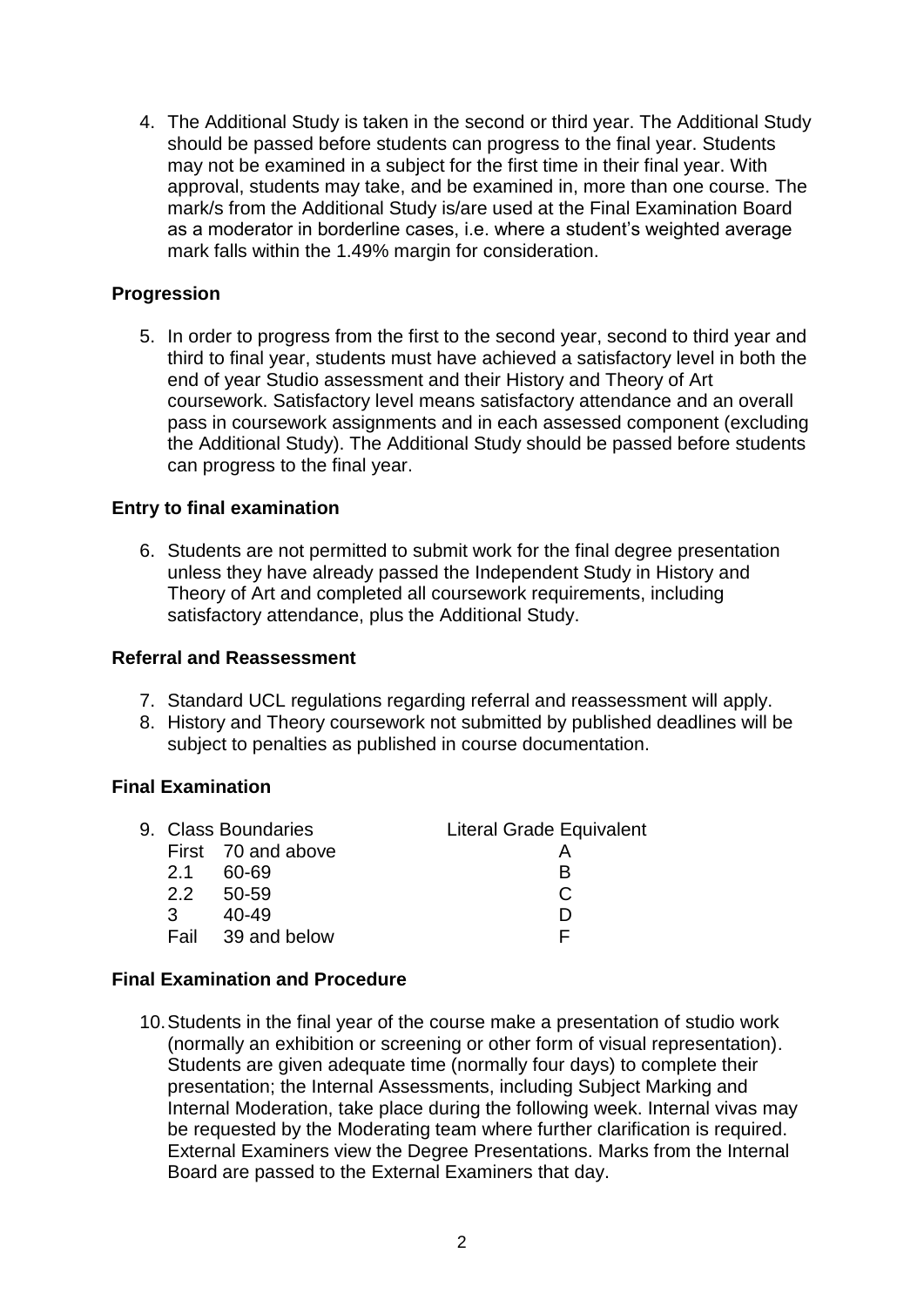#### **Internal Board Membership:**

i. Slade Director (Chair), Director of Undergraduate Studies, Head of Subject Areas including History and Theory of Art; Academic Manager (Secretary) and Slade Courses and Student Officer (Meeting Facilitator).

#### **Terms of reference:**

- ii. To agree internal marks for the Final Degree Presentations;
- iii. To make recommendations to the External Examiners and the Final Examination Board.

#### **Procedure:**

- iv. The Board will receive copies of all marks from the Subject Boards, Moderating Team, marks from Year 2 & 3 (History and Theory of Art, marks from the Additional Study; academic profiles (grades from Years 1, 2 and 3 (studio and history and Theory of Art));
- v. The first duty of the Board is to agree the marks for the Degree Presentations;
- vi. Once agreed, these marks are weighted and added to Year 2 & 3 marks; the Board then discusses individual marks and makes an internal recommendation for Honours;
- vii. The full academic profile of a student whose weighted average mark falls 1.49% or less below a class boundary will be considered by the Board (including the mark from the Additional Study);
- viii. The internal marks and recommendations for Honours are passed to the External Examiners the following day;
- ix. The External Examiners view the exhibitions and may meet with students.

## **Final Board of Examiners:**

x. The Board consists of all members of the Internal Board; all External Examiners and the College Observer.

#### **Terms of reference:**

- xi. To discuss the recommended fourth year Internal Marks and the External Examiners' moderation and resolve disagreements or borderline cases;
- xii. Once agreed these marks are weighted and added to Year 2 &3 marks;
- xiii. The Board then discusses the individual marks and agrees Final Marks and Classifications for each student;
- xiv. To hear general remarks from the External Examiners on the conduct of the Examination, the standard achieved and any other comments on the course.

#### **Re-entry**